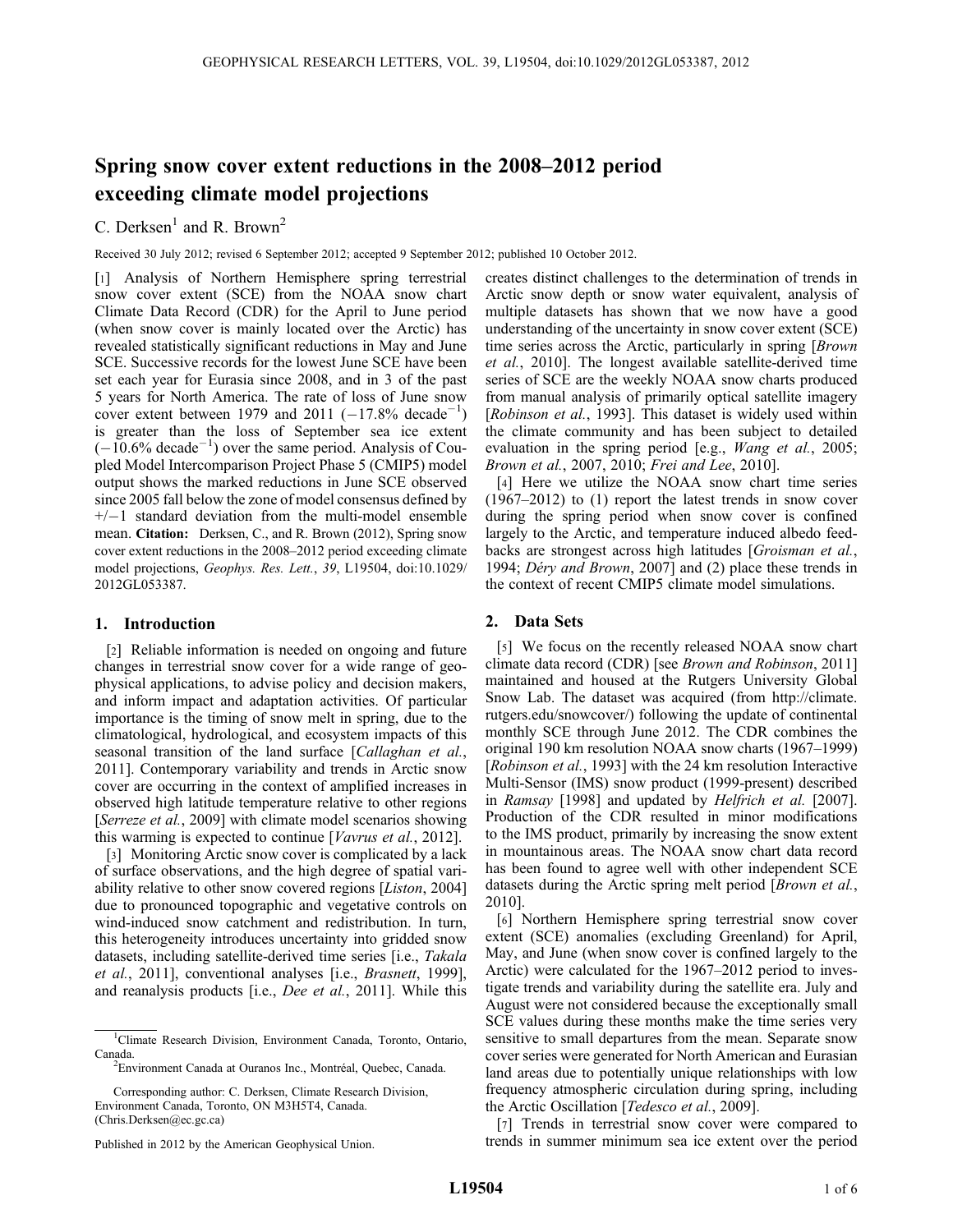

Figure 1. Snow cover extent (SCE) anomaly time series (with respect to 1988–2007) from the NOAA snow chart CDR for (a) April, (b) May, and (c) June. Solid line denotes 5-yr running mean.

since 1979, the latter representing a key indicator of recent change in the Arctic cryosphere [Stroeve et al., 2007]. The time series of mean September (i.e. minimum) sea ice extent from 1979–2011 was produced from two satellite passive microwave datasets: a historical dataset covering 1979–2010 [*Cavalieri et al.*, 1996] updated for 2011 with ice extent estimates produced from real time data [Maslanik and Stroeve, 1999]. All ice extent estimates were produced with the NASA Team algorithm [Cavalieri et al., 1997], but the near real time data used for 2011 received a lower level of quality control than the historical data. This combined sea ice extent time series is maintained at the National Snow and Ice Data Center (http://nsidc.org/data/seaice\_index/archives/). Temperature change information for Arctic land areas (north of  $60^{\circ}$ ) was obtained from the University of East Anglia Climatic Research Unit (CRU) CRUtem3v data set [Brohan *et al.*, 2006] gridded ( $5^\circ \times 5^\circ$ ) surface air temperature dataset (http://www.cru.uea.ac.uk/cru/data/temperature/).

[8] Standardized anomalies for monthly SCE and air temperature were calculated for 1967 through 2012 using a 1988 to 2007 reference period. These reference years were selected because they cover median continental-scale snow conditions preceded by more extensive snow cover during the 1970's early 1980's, and less extensive snow cover observed in recent years [Brown and Robinson, 2011].

[9] Trends in continentally averaged SCE and surface temperature during spring were calculated using the Mann-Kendall (MK) statistic derived from the time series following the removal of serial correlation based on the method described in *Zhang et al.* [2000]. A significance level of 0.05 was applied to determine statistical significance.

#### 3. Results

#### 3.1. SCE Trends

[10] The SCE anomaly series (Figure 1) all show evidence of decreases over the NOAA satellite record, which are statistically significant in May and June, the primary months of snow line retreat across the Arctic (Table 1). The increasingly negative trends as spring progresses are consistent with the poleward amplification of SCE sensitivity to warming air temperatures as described in Déry and Brown [2007]. A striking feature of the May and June series is the acceleration in snow cover loss evident since the early 2000's. Record low June SCE across Eurasia has occurred

for the past 5 consecutive years, with a new record for North America set in 3 of the past 5 years. June 2012 marked record low SCE in both sectors of the Arctic. Record low May SCE also occurred over both continents in 2010, with a new record low May SCE established over Eurasia in 2012. The rate of snow cover loss over Northern Hemisphere land areas in June between 1979 and 2011 is  $-17.8\%$  decade<sup>-1</sup> . This is almost double the rate of September sea ice loss (from the combined datasets described in Section 2) over the same time period  $(-10.8\% \text{ decade}^{-1})$  (Figure 2). When 2012 is included, the rate of June SCE loss is  $-21.5\%$  decade<sup>-1</sup>.

[11] Variability in spring SCE across high latitudes is strongly controlled by surface temperature anomalies [Brown et al., 2007]. Trends in surface temperature during the Arctic spring (April, May, June) were calculated using the MK statistic, and show statistically significant warming during the satellite era (Table 1). Correlation of monthly SCE and air temperature anomalies shows this relationship peaks in June for North America, and May across Eurasia (Table 1). The relationship between SCE and air temperature anomalies in April is relatively weak because Arctic temperatures remain sufficiently below zero during this period, so increasing temperatures at this point in time have minimal impact on continental scale SCE. Correlation analysis of the SCE anomaly time series for both Arctic sectors with the primary modes of low-frequency atmospheric (NAO; AO) and oceanic (Nino3.4; PDO) circulation identified no statistically significant correlations at 95% (not shown), which agrees with the findings of Brown et al. [2010] that spring

Table 1. Linear Trends (1967–2012) in SCE (km<sup>2</sup>  $\times$  10<sup>6</sup>  $\times$  $\text{decade}^{-1}$ ) Derived From the NOAA Snow Chart CDR, and Surface Temperature Averaged Over Land Areas North of  $60^{\circ}$ N, Derived From CRUtem3v ( $\rm{^{\circ}C} \times decade^{-1})^a$ 

|                      | <b>SCE</b><br>$(km^2 \times 10^6 \times$<br>$de\text{c}$ decade <sup>-1</sup> ) |                               |                      | Temperature<br>$C \times$<br>$de\text{c}$ decade <sup><math>-1</math></sup> ) | SCE vs Temp<br>(r)            |                               |
|----------------------|---------------------------------------------------------------------------------|-------------------------------|----------------------|-------------------------------------------------------------------------------|-------------------------------|-------------------------------|
| Month                | NA                                                                              | EUR                           | NA                   | EUR                                                                           | NA                            | EUR                           |
| April<br>May<br>June | $-0.20$<br>$-0.22$<br>$-0.41$                                                   | $-0.38$<br>$-0.73$<br>$-0.83$ | 0.55<br>0.30<br>0.32 | 0.54<br>0.43<br>0.32                                                          | $-0.29$<br>$-0.31$<br>$-0.59$ | $-0.46$<br>$-0.60$<br>$-0.57$ |

<sup>a</sup>Correlation coefficient (r) of monthly SCE vs. surface temperature. Bold indicates significant values at 95%; bold italics indicate significant values at 99%.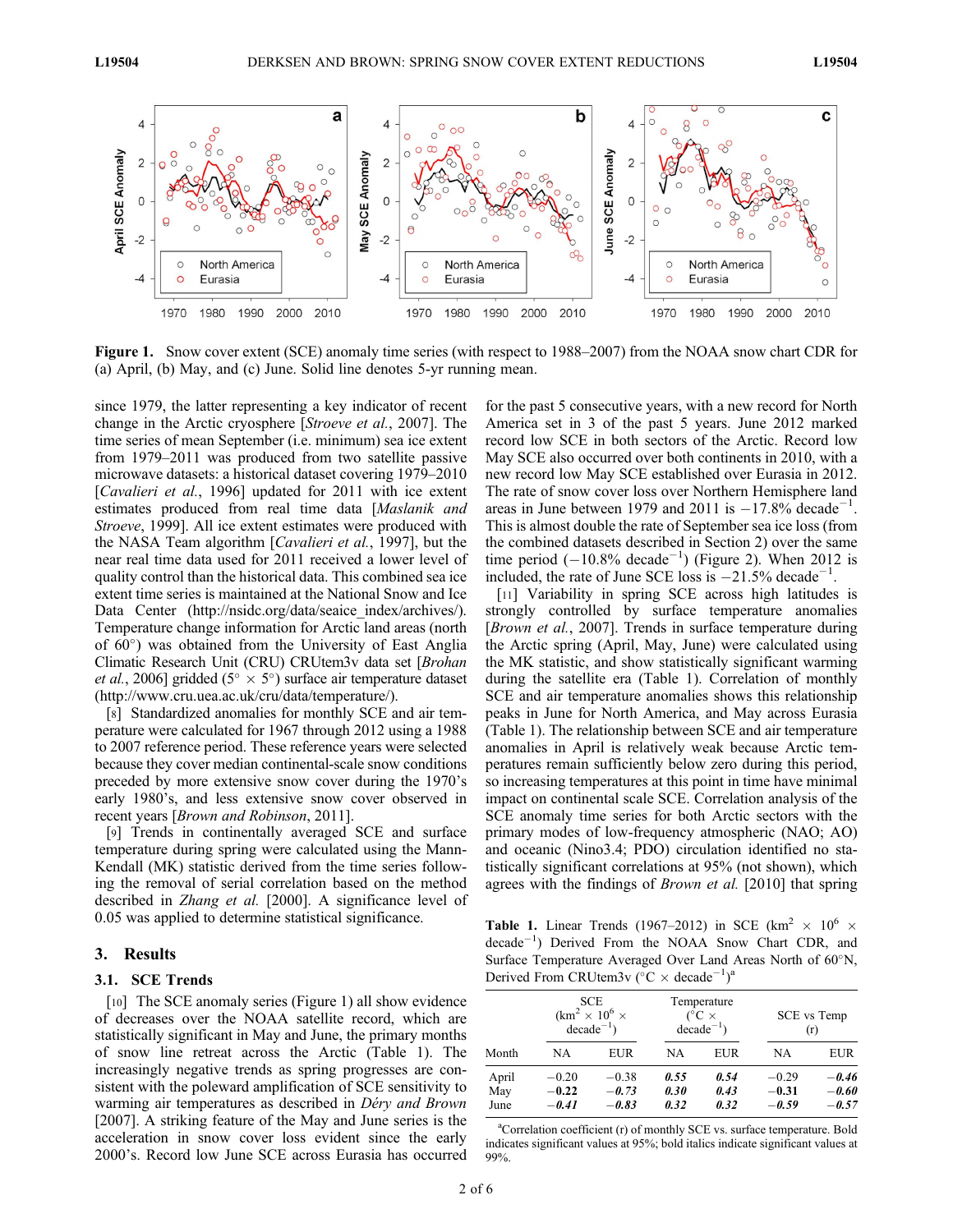

Figure 2. Time series of Northern Hemisphere June snow cover (NOAA snow chart CDR) and sea ice extent (NASA TEAM) for 1979–2012 (1979–2011 for sea ice). Thick line denotes 5-yr running mean.

SCE declines are being driven largely by pervasive warming pan-Arctic temperatures (as described in Screen et al. [2012]), independent of these low-frequency climate variables.

#### 3.2. CMIP Simulations of Arctic Snow Cover

[12] Monthly snow cover fraction ('snc') output from 8 CMIP5 models (Table 2) were acquired from the CMIP5 data portal (http://cmip-pcmdi.llnl.gov/cmip5/index.html) to place the observed record low spring values in the context of projected changes following Stroeve et al. [2007, 2012] for summer sea ice extent. The 8 model subset represents available snc output when the CMIP5 archive was consulted in spring 2012 (some models were not included due to missing snc output). Output from the "Historical" experiment for 1850–2005 (takes into account observed climate forcing including anthropogenic and volcanic influences on atmospheric composition, solar forcing, aerosols, and land use change) were combined with output from the future "high emissions" representative concentration pathway scenario

rcp8.5 [Riahi et al., 2011] (2006 to 2100) to create a 150-year time series of model simulated and projected snow cover. One model run (typically the first member) was selected from each model and monthly normalized SCE series generated over NH land areas for the period 1900–2099. Snow covered area was normalized for each month by the maximum monthly area simulated by each model in the 1900–2099 period.

[13] Comparison of the NOAA CDR and CMIP5 SCE series for April, May and June (Figures 3a–3c) shows that the NOAA observations are mostly within  $\pm 1$  standard deviation of the multi-model ensemble in April, start to diverge from the model consensus in recent years in May, and diverge markedly from the model consensus in June since 2005. The uncertainty range in simulated SCE shown in Figures 3a– 3c is actually a conservative underestimate because the CMIP5 simulations contain reduced interannual variability compared to observed SCE from the NOAA snow chart CDR (Figure 4). However, even when the inter-model range in June simulation

|  |  |  |  |  |  |  | Table 2. CMIP5 Models Used to Examine Simulated and Projected Changes in Arctic Snow Cover Extent and Air Temperature |  |
|--|--|--|--|--|--|--|-----------------------------------------------------------------------------------------------------------------------|--|
|--|--|--|--|--|--|--|-----------------------------------------------------------------------------------------------------------------------|--|

| Acronym     | Institution                                                                                                                                                                                                          | Resolution<br>$(\text{deg})$ |
|-------------|----------------------------------------------------------------------------------------------------------------------------------------------------------------------------------------------------------------------|------------------------------|
| CanESM2     | CCCma (Canadian Centre for Climate Modelling and Analysis, Canada)                                                                                                                                                   | $2.81 \times 2.81$           |
| CCSM4       | NCAR (National Center for Atmospheric Research, USA)                                                                                                                                                                 | $0.93 \times 1.25$           |
| CNRM-CM5    | CNRM-CERFACS (Centre National de Recherches Meteorologiques/<br>Centre Europeen de Recherche et Formation Avancees en Calcul Scientifique, France)                                                                   | $1.40 \times 1.40$           |
| $GISS-E2-R$ | NASA-GISS (NASA-Goddard Institute for Space Studies, USA)                                                                                                                                                            | $2.00 \times 2.50$           |
| INMCM4      | Institute for Numerical Mathematics, Russian Academy of Sciences, Russia                                                                                                                                             | $1.50 \times 2.00$           |
| MIROC5      | AORI (Atmosphere and Ocean Research Institute, The University of Tokyo, Japan),<br>NIES (National Institute for Environmental Studies, Japan), and JAMSTEC<br>(Japan Agency for Marine-Earth Science and Technology) | $1.40 \times 1.40$           |
| MPI-ESM-LR  | Max Planck Institute for Meteorology, Germany                                                                                                                                                                        | $1.88 \times 1.88$           |
| MRI-CGCM3   | Meteorological Research Institute, Tsukuba, Japan                                                                                                                                                                    | $1.13 \times 1.13$           |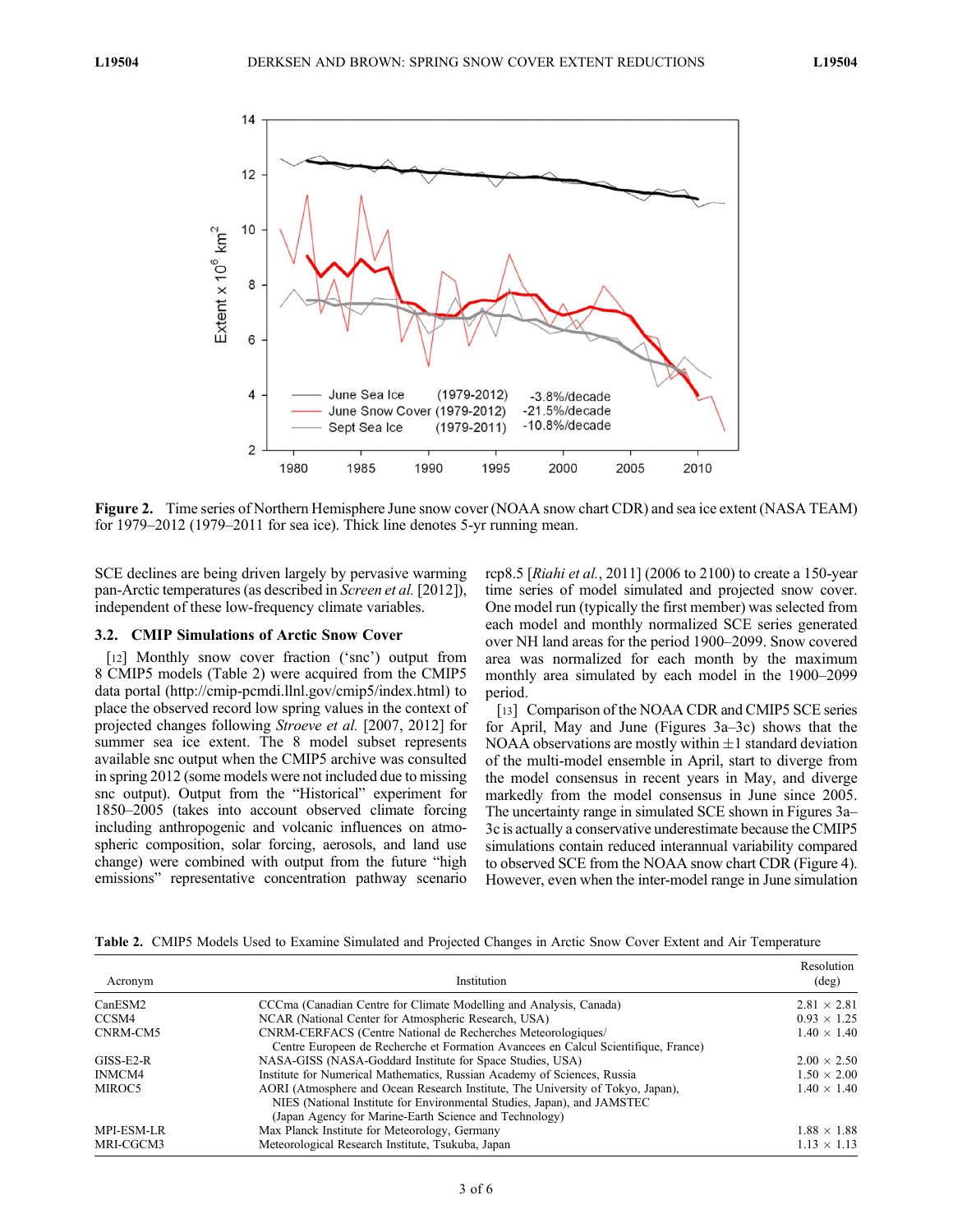

Figure 3. Simulated ("historical" experiment) and projected change (rcp85 scenario) in snow covered area in (a) April, (b) May (c) June over NH land areas. Snow covered area is normalized by the maximum area simulated by each model. Symbols show normalized values of SCE from the NOAA snow chart CDR. (d) June results with model variability increased by a factor of 2.18 to match the observed variability in SCE over the NOAA satellite record.

results are adjusted to match the observed interannual variability in SCE, the recent June values still diverge markedly from the model consensus since 2008 (Figure 3d).

## 4. Discussion and Conclusions

[14] There is increasing evidence of profound recent changes in terrestrial SCE in May and June. The five lowest June SCE values in the satellite era (since 1967) have all occurred over the past five seasons (2008–2012). Successive records for the lowest June SCE in the satellite era were set each year for Eurasia since 2008, and in 4 of the past 5 years for North America, and the rate of terrestrial snow extent loss in June between 1979 and 2011  $(-17.8\% \text{ decade}^{-1})$  is greater than the loss of September sea ice  $(-10.6\% \text{ decade}^{-1})$  $\left( \begin{array}{c} 1 \\ 1 \end{array} \right)$  over the same period.

[15] The reductions in spring snow cover since 1967 reported in this study are consistent with observed rates of change in spring snow cover duration (SCD – number of days with snow depth >2 cm from February to July) over the Canadian Arctic derived from daily snow depth observations at 9 stations with consistent data over the 1972–2009 period (updated from Brown and Braaten [1998]). Both the station and NOAA anomaly series showed comparable significant

(0.05 level) rates of change over the 1971–2008 period  $(-3.3 \text{ days} \text{ decade}^{-1}$  for NOAA and  $-2.8 \text{ days} \text{ decade}^{-1}$ for the stations). It was unfortunately not possible to evaluate NOAA SCE across Arctic Canada during the period after



Figure 4. Standard deviation in monthly SCE from NOAA observations and CMIP5 model simulations.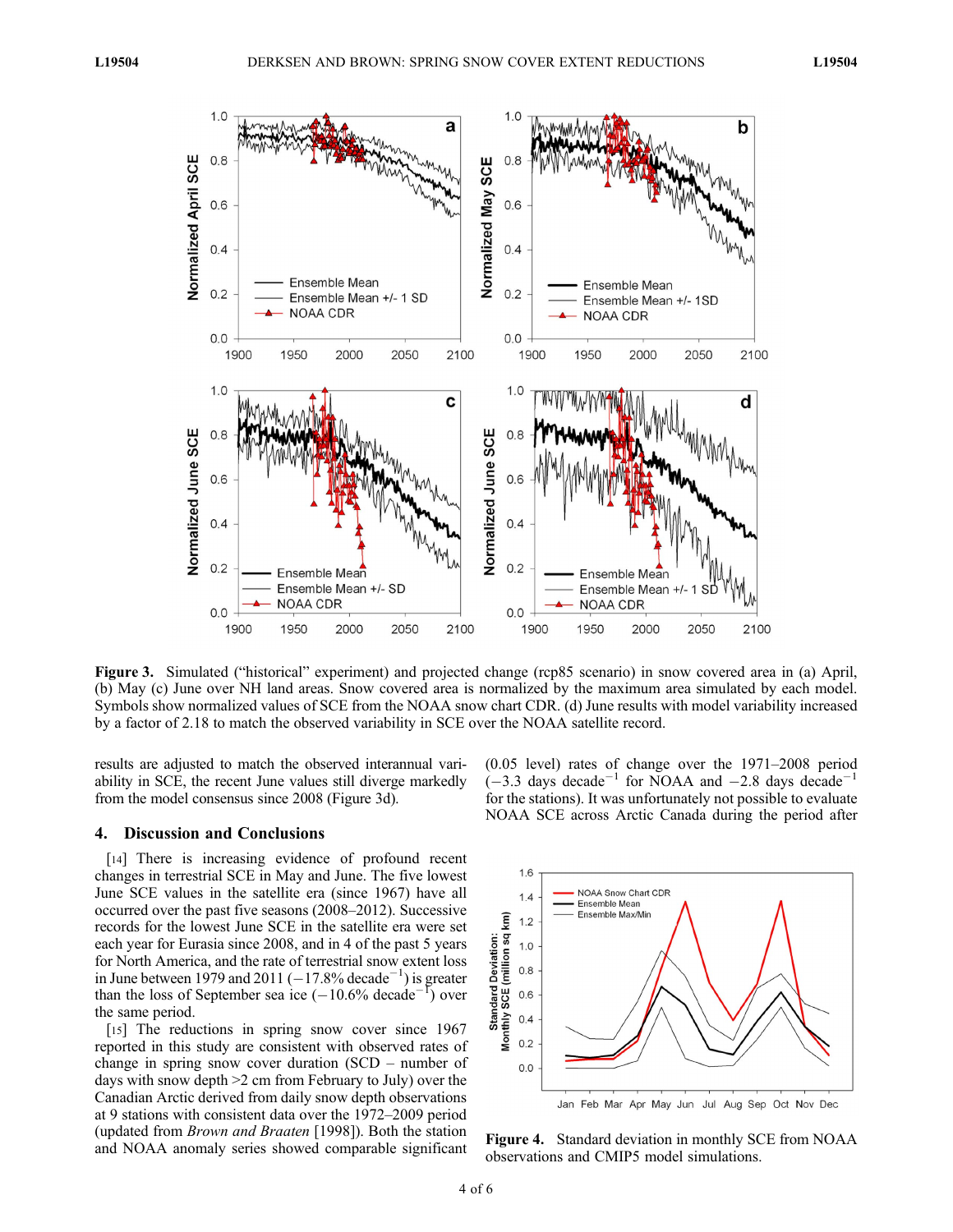2008 as there are now too few stations reporting snow depth observations. Other independent verification of the NOAA spring SCE trends can be found in surface snow depth observations from Russia, which show widespread decreases in snow cover duration over northern regions of European Russia over the period from 1966–2007 [Bulygina et al., 2009], and passive microwave satellite data that show melt onset date advancing by an average 5.0 days decade<sup>-1</sup> over the pan-Arctic region for the period 1979–2008 [Tedesco et al., 2009]. A high resolution reanalysis-driven simulation of Arctic snow cover [Liston and Hiemstra, 2011] identified shorter pan-Arctic snow cover duration of  $-2.49$  days decade<sup>-</sup> over the 1979–2009 period.

[16] It is important to characterize trends and variability in spring terrestrial snow cover for climatological, hydrological, and ecological applications. Previous studies have noted that the contribution from reductions in snow cover to an overall decline in cryospheric cooling is of the same magnitude as sea ice loss [Flanner et al., 2011]. The observed reductions in spring snow cover extent and duration are consistent with phenological changes in Arctic vegetation [*Jia et al.*, 2009], and have been linked to observed changes in wildlife (for example Drever et al. [2011]). Early snow melt and subsequent warm temperatures in spring and summer also have a strong influence on ground temperatures, and can induce a thicker active layer [Woo et al., 2007].

[17] The observed decreases in June SCE were found to diverge markedly from the rate of snow cover loss projected by CMIP5 climate model simulations since 2008 (historical + rcp8.5 simulations) even when the model uncertainty was adjusted upward to match the interannual variability in the observations. This conclusion is consistent with similar analysis applied to CMIP5 simulations of summer sea ice extent [Stroeve et al., 2012]. When considered alongside the documented changes to the cryosphere including warming permafrost, reduction in summer sea ice extent, increased mass loss from glaciers, and thinning and break-up of the remaining Canadian ice shelves [Derksen et al., 2012, and references therein] there is increasing evidence of an accelerating cryospheric response to global warming.

[18] **Acknowledgments.** Thank-you to our data providers: Rutgers University Snow Laboratory, National Snow and Ice Data Centre, and Climatic Research Unit - University of East Anglia. We acknowledge the World Climate Research Programme's Working Group on Coupled Modelling, which is responsible for CMIP, and we thank the climate modeling groups (listed in Table 2 of this paper) for producing and making available their model output. Thanks to two anonymous reviewers for their helpful comments.

[19] The Editor thanks Marco Tedesco and an anonymous reviewer for their assistance in evaluating this paper.

## References

- Brasnett, B. (1999), A global analysis of snow depth for numerical weather prediction, J. Appl. Meteorol., 38, 726–740, doi:10.1175/1520-0450 (1999)038<0726:AGAOSD>2.0.CO;2.
- Brohan, P., J. J. Kennedy, I. Harris, S. F. B. Tett, and P. D. Jones (2006), Uncertainty estimates in regional and global observed temperature changes: A new data set from 1850, J. Geophys. Res., 111, D12106, doi:10.1029/2005JD006548.
- Brown, R., and R. Braaten (1998), Spatial and temporal variability of Canadian monthly snow depths, 1946-1995, Atmos. Ocean, 36, 37–54, doi:10.1080/ 07055900.1998.9649605.
- Brown, R., and D. Robinson (2011), Northern Hemisphere spring snow cover variability and change over 1922–2010 including an assessment of uncertainty, Cryosphere, 5, 219–229, doi:10.5194/tc-5-219-2011.
- Brown, R., C. Derksen, and L. Wang (2007), Assessment of spring snow cover duration variability over northern Canada from satellite datasets, Remote Sens. Environ., 111, 367–381, doi:10.1016/j.rse.2006.09.035.
- Brown, R., C. Derksen, and L. Wang (2010), A multi-dataset analysis of variability and change in Arctic spring snow cover extent, 1967-2008, J. Geophys. Res., 115, D16111, doi:10.1029/2010JD013975.
- Bulygina, O. N., V. N. Razuvaev, and N. N. Korshunova (2009), Changes in snow cover over Northern Eurasia in the last few decades, Environ. Res. Lett., 4, 045026, doi:10.1088/1748-9326/4/4/045026.
- Callaghan, T., et al. (2011), The changing face of Arctic snow cover: A synthesis of observed and projected changes, Ambio, 40, 17–31, doi:10.1007/s13280-011-0212-y.
- Cavalieri, D., C. Parkinson, P. Gloersen, and H. J. Zwally (1996), Sea ice concentrations from Nimbus-7 SMMR and DMSP SSM/I-SSMIS passive microwave data, September 1979-2010, http://nsidc.org/data/ nsidc-0051.html, Natl. Snow and Ice Data Cent., Boulder, Colo. [Updated yearly.]
- Cavalieri, D., C. Parkinson, P. Gloersen, and H. J. Zwally (1997), Arctic and Antarctic sea ice concentrations from multichannel passivemicrowave satellite data sets: October 1978–September 1995, NASA Tech. Memo., NASA TM 104647, Goddard Space Flight Cent., Greenbelt, Md.
- Dee, D. P., et al. (2011), The ERA-Interim reanalysis: Configuration and performance of the data assimilation system, Q. J. R. Meteorol. Soc., 137, 553–597, doi:10.1002/qj.828.
- Derksen, C., et al. (2012), Variability and change in the Canadian cryosphere, Clim. Change, doi:10.1007/s10584-012-0470-0, in press.
- Déry, S., and R. Brown (2007), Recent Northern Hemisphere snow cover extent trends and implications for the snow-albedo feedback, Geophys. Res. Lett., 34, L22504, doi:10.1029/2007GL031474.
- Drever, M., R. Clark, C. Derksen, P. Toose, T. Nudds, and S. Slattery (2011), Population vulnerability to climate change linked to timing of breeding in boreal ducks, Global Change Biol., 18, 480–492, doi:10.1111/j.1365- 2486.2011.02541.x.
- Flanner, M., K. Shell, M. Barlage, D. Perovich, and M. Tschudi (2011), Radiative forcing and albedo feedback from the Northern Hemisphere cryosphere between 1979 and 2008, Nat. Geosci., 4, 151–155, doi:10.1038/ ngeo1062.
- Frei, A., and S. Lee (2010), A comparison of optical-band based snow extent products during spring over North America, Remote Sens. Environ., 114, 1940–1948, doi:10.1016/j.rse.2010.03.015.
- Groisman, P. Y., T. R. Karl, and R. W. Knight (1994), Observed impact of snow cover on the heat balance and the rise of continental spring temperatures, Science, 263, 198-200, doi:10.1126/science.263.5144.198.
- Helfrich, S., D. McNamara, B. Ramsay, T. Baldwin, and T. Kasheta (2007), Enhancements to, and forthcoming developments in the Interactive Multisensor Snow and Ice Mapping System (IMS), Hydrol. Processes, 21, 1576–1586, doi:10.1002/hyp.6720.
- Jia, G., H. Epstein, and D. Walker (2009), Vegetation greening in the Canadian Arctic related to decadal warming, J. Environ. Monit., 11, 2231-2238, doi:10.1039/b911677j.
- Liston, G. (2004), Representing subgrid snow cover heterogeneities in regional and global models, J. Clim., 17, 1381–1397, doi:10.1175/ 1520-0442(2004)017<1381:RSSCHI>2.0.CO;2.
- Liston, G., and C. Hiemstra (2011), The changing cryosphere: Pan-Arctic snow trends (1979–2009), *J. Clim.*, 24, 5691–5712, doi:10.1175/JCLI-D-11-00081.1.
- Maslanik, J., and J. Stroeve (1999), Near-real-time DMSP SSM/I-SSMIS daily polar gridded sea ice concentrations, September 2011, http://nsidc. org/data/nsidc-0081.html, Natl. Snow and Ice Data Cent., Boulder, Colo. [Updated daily.]
- Ramsay, B. (1998), The interactive multisensor snow and ice mapping system, Hydrol. Processes, 12, 1537–1546, doi:10.1002/(SICI)1099- 1085(199808/09)12:10/11<1537::AID-HYP679>3.0.CO;2-A.
- Riahi, K., S. Rao, V. Krey, C. Cho, V. Chirkov, G. Fischer, G. Kindermann, N. Nakicenovic, and P. Rafaj (2011), RCP 8.5—A scenario of comparatively high greenhouse gas emissions, Clim. Change, 109, 33–57, doi:10.1007/ s10584-011-0149-y.
- Robinson, D., K. Dewey, and R. Heim (1993), Global snow cover monitoring: An update, *Bull. Am. Meteorol. Soc.*, 74, 1689-1696, doi:10.1175/1520-0477(1993)074<1689:GSCMAU>2.0.CO;2.
- Screen, J., C. Deser, and I. Simmonds (2012), Local and remote controls on observed Arctic warming, Geophys. Res. Lett., 39, L10709, doi:10.1029/ 2012GL051598.
- Serreze, M., A. Barrett, J. Stroeve, D. Kindig, and M. Holland (2009), The emergence of surface-based Arctic amplification, Cryosphere, 3, 11–19, doi:10.5194/tc-3-11-2009.
- Stroeve, J., M. Holland, W. Meier, T. Scambos, and M. Serreze (2007), Arctic sea ice decline: faster than forecast, Geophys. Res. Lett., 34, L09501, doi:10.1029/2007GL029703.